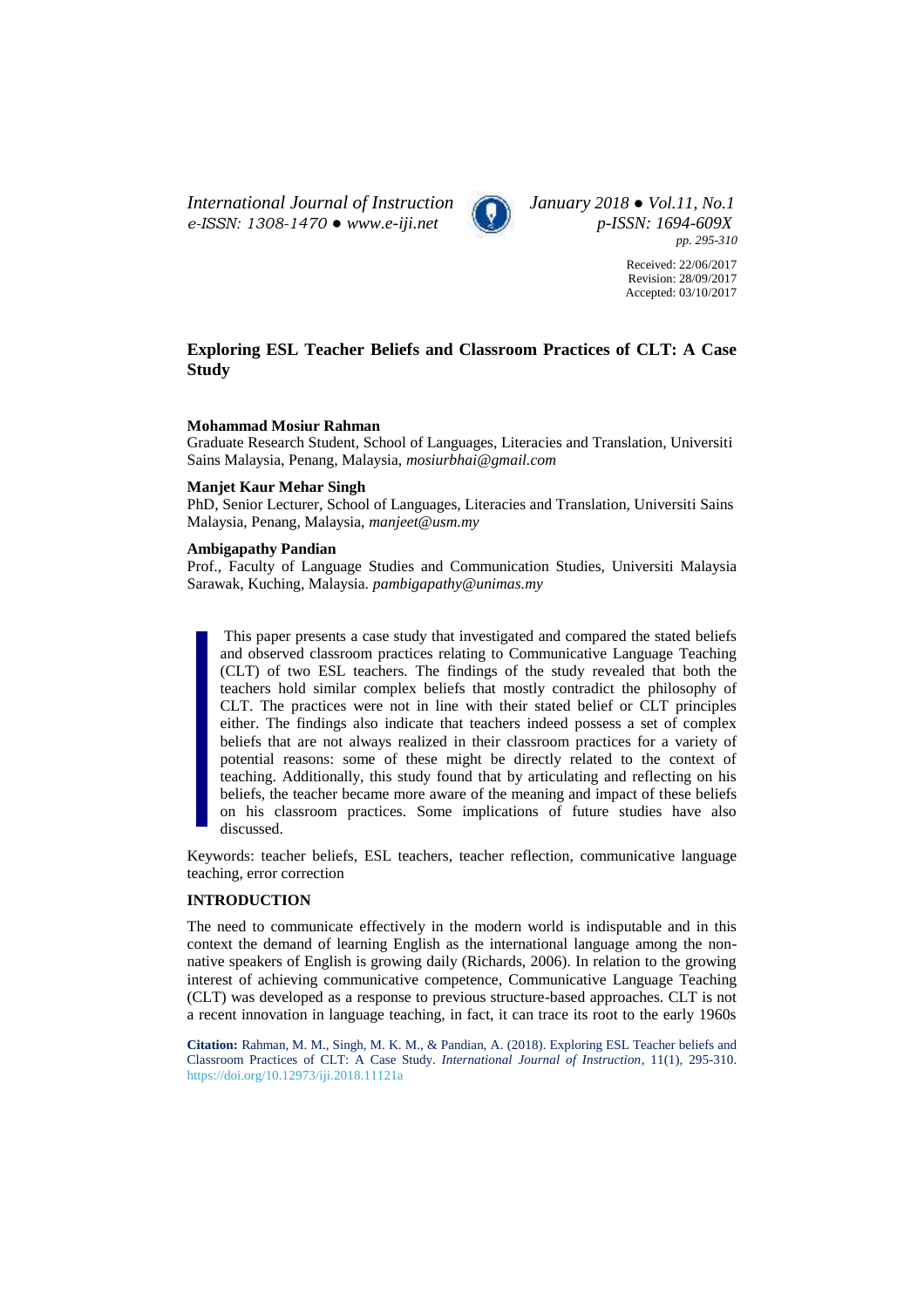(Richard & Rodgers, 2001). Contrary to traditional structure based approaches to language teaching, CLT emphasises the development of communicative competence of learners. This involves knowledge of a language that facilitates a speaker to use the language or linguistic system efficiently and appropriately for meaningful communication in a speech community (Richard & Rodgers, 2001). Arguably though, according to Larsen-Freeman and Anderson (2011), Communicative Language Teaching (CLT) is the most effective method or approach of teaching language to develop learners' communicative ability. It is also the most popular method in the context of teaching English as a second language (ESL) and English as a foreign language (EFL).

In the past 20 years, CLT has been incorporated in the English language curriculum in most areas of Asia and Africa (Orafi & Borg, 2009) where English is being used as a second or foreign language. Several studies of CLT-based English Language Curriculum innovation indicate there is a mismatch between policy makers and ground reality in the implementation of CLT. According to Nunan (2003), CLT is not compatible with the Asian context, and thus, the CLT based curriculum has failed to spread in most of the countries. CLT research indicates that the implementation of CLT largely depends on teachers' beliefs about CLT and that belief influences their instructional practices (Feryok, 2008). In Malaysia, Pandian (2002) reported that despite the introduction of CLT into the classroom, teachers went back to the old practiced methods of teaching and facing weak innovation. In Japan, according to Hampshire and Burns (2015), it is impossible to bring a CLT led curriculum into Japanese classrooms. Similarly, in Taiwan, Chang and Goswami (2011) pointed out that teachers' existing beliefs impact the English classrooms and inhibits CLT in Taiwanese schools. In Bangladesh, teachers' long practiced language teaching method still can be traced in their practice, which is not allowing CLT take place in the classroom (Kirkwood, 2013).

According to second language education studies, teachers hold a complex set of beliefs regarding pedagogical practices. For example, teachers' instructional decisions have been found to be shaped by teacher beliefs (Borg, 2003; Phipps and Borg, 2009). Richards (1996) pointed out that teachers' beliefs reflect individual philosophies of teaching. However, most commonly, teachers' beliefs are referred to as what teachers know, believe, and think (Borg, 2003), and teachers do have their own existing beliefs as well as beliefs among themselves and compete with each other. However, despite having many different and competing beliefs, the relationship between their beliefs and their classroom practices is definite (Andrews, 2003). Contrary to this, many researchers found a negative relation between teachers' belief and practice. Even though teachers believe something, in the reality he or she cannot necessarily act upon those beliefs given contextual hindrances found in classrooms, schools and communities (Borg, 2003). Similarly, Ellis (2004) stated, not all teachers state their belief accurately in relation with their classroom and there can be a probable mismatch between their belief and behaviour or practice in the classroom.

Given these considerations, the aim of the present study is to explore the relationship between teachers' beliefs and classroom practice of the principles of CLT in an ESL context. Therefore, the specific objectives of this study are to explore English language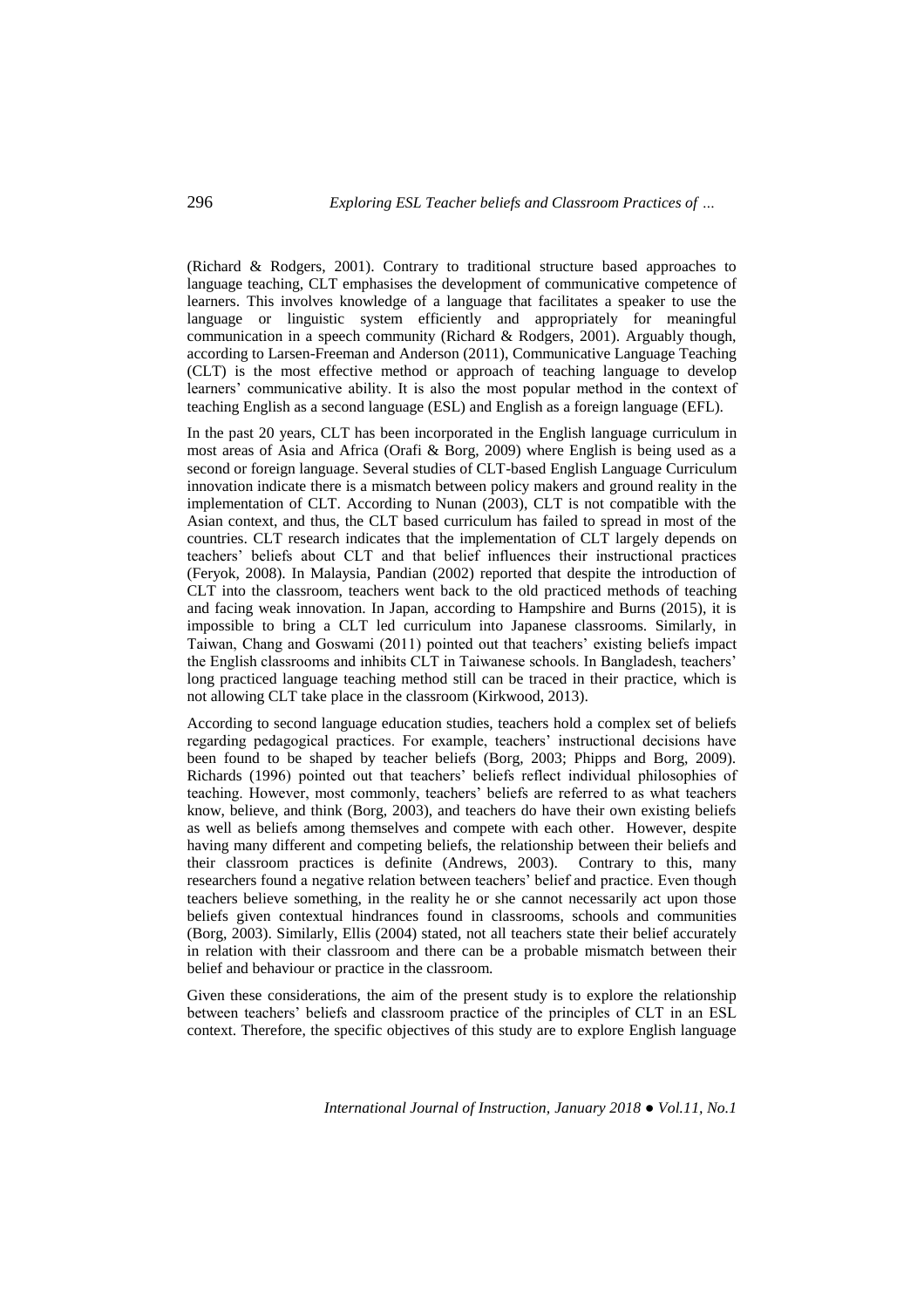teachers' belief of the different principles of CLT and the practice of CLT in the classroom.

# **Conceptualising Teacher Belief**

The major shift in teaching has been a reconceptualization of it as a cognitive rather than behaviouristic phenomenon (Farrell & Bennis, 2013). Conceptualising the belief of teachers is not easy because the definition of teachers' belief is wide ranging (Pajares, 1992). Based on the distinguishing factors, such as definition of beliefs, research methodology, and the relationship between beliefs and other factors, approaches to teacher belief conceptually can be theorised from three perspectives: nominative, metacognitive and contextual (Barcelos, 2003). The nominative approach considers teachers' belief to be an indicator of their teaching behaviour and describes and classifies the types of beliefs teachers have (Bernat & Gvozdenko, 2005). Placed in the quantitative paradigm of research, studies of these kinds most often use the Likert-scale questionnaires to investigate belief e.g. Horwitz (1987). He initiated BALLI – Beliefs About Language Learning Inventory, which is a widely used model (see Mattheoudakis, 2007) to investigate teachers and learners' belief. Alternatively, the metacognitive approach defines belief as the collective knowledge that can be verbalised and gathered from the teachers' experiences that learners and teachers have about language learning and teaching (Barcelos, 2003). The advocated theory behind this approach is promoted by Wenden (2001). Amid the minimal number of studies that use this theory, the semi structured interview tends to be the tool used most often. The contextual approach, which is perhaps the widely used approach to explore the belief of the teachers' (Feryok, 2008; Mangubhai Marland & Dashwood, 2004), views teacher's belief as embedded in contexts (Barcelos, 2003). Research studies within this approach are qualitative in nature and our based on and contribute toward an interpretive paradigm. The present study uses a socio-cultural theoretical framework to explore the formation of teachers' beliefs about teaching English using CLT and builds from the work conducted by Feryok (2008) and Mangubhai et al. (2004).

### **Conceptualising Communicative Language Teaching**

CLT emerged as a reaction to the traditional Grammar Translation Method (GTM) and an interest in developing learners' communicative skills. CLT has been theorised by many experts, however, Richards and Rogers (2001) describe the most widely known CLT theory in use, which is as follows.

- Emphasis should be on the integration of linguistic form, meaning and function.
- Learners should be engaged in the pragmatic, authentic and functional use of language for meaningful purposes.
- Fluency and accuracy are complementary principles underlying communicative techniques.
- The principles of CLT also apply to reading and writing skills.
- Class teaching or learning should emphasise paired or group work.
- Errors are natural and should be tolerated.
- Evaluation should be carried out in terms of fluency and accuracy.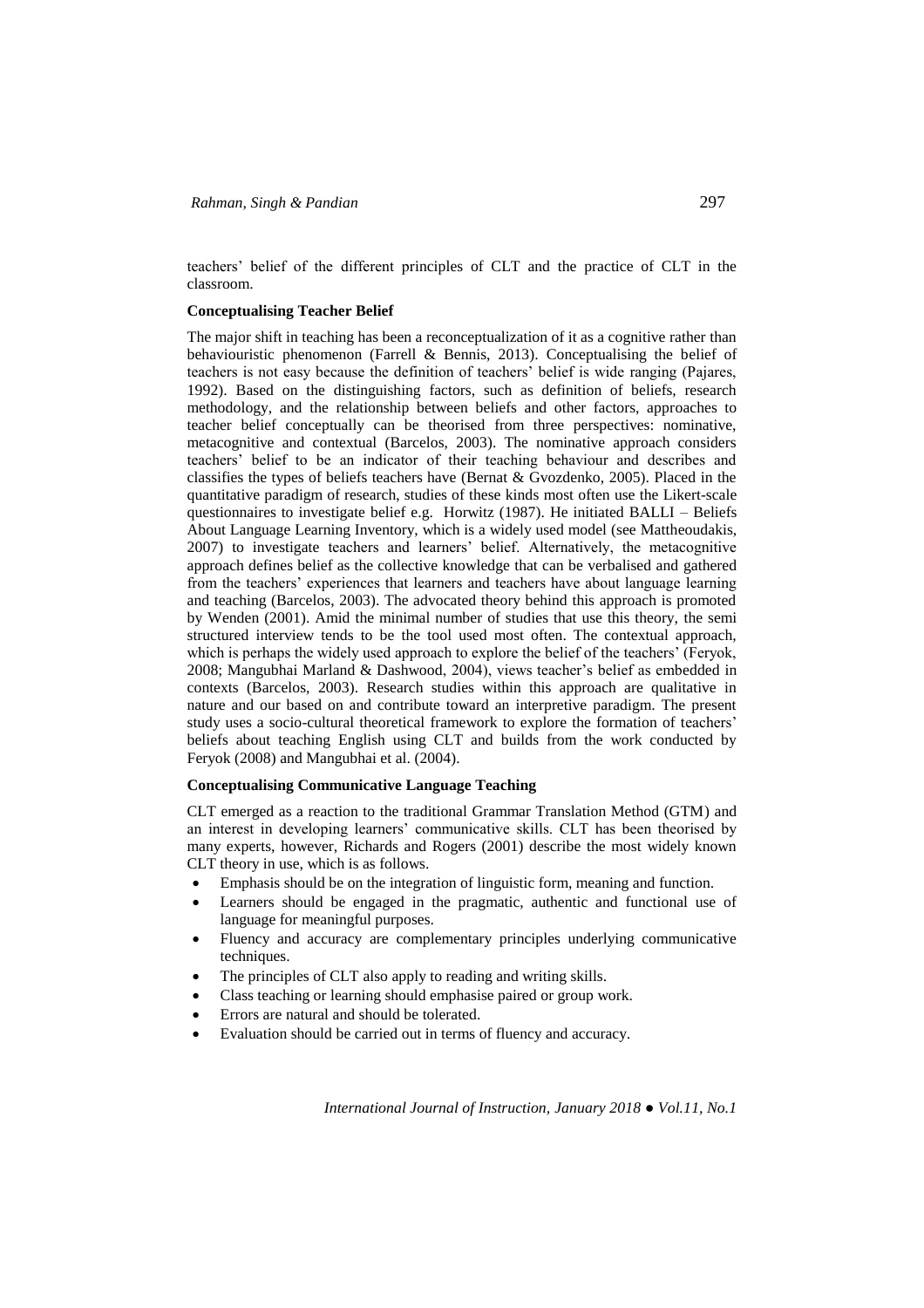According to Bachman and Palmer (1996), in order to promote communicative competence, the goal of CLT is to teach language by going beyond grammatical or language knowledge and to acknowledge the cultural and social context of the communication that is taking place. The key characteristic of CLT has always been emphasising meaning over accuracy of language. According to the philosophy of teaching and learning, it is contrary to the repetitive drilling of the Audio-Lingual Method (ALM) or the strict grammar rules of GTM. CLT focuses on the meaningful activities, both oral and written, to promote communicative competence in the learners (Larsen-Freeman and Anderson, 2011). CLT also advocates trial and error by the learners, which suggests teachers should tolerate the error in an effort to motivate students (Richards & Rogers, 2001; Larsen-Freeman & Anderson, 2011). The centre of power in a CLT classroom shifts from teachers to students by allowing them to interact and to provide ample opportunities to the students to be involved in pair or groups work. By doing so, teachers very naturally adopt the role of being a facilitator, rather than being the centre force of a language classroom.

# **METHOD**

The present qualitative study was conducted to examine the relationship between teacher beliefs and observed classroom practices of the principles of CLT in an ESL context. Thus, the study aims to address the following research questions:

1. What is the English language teachers' belief regarding the principles of CLT in an ESL context?

2. How do English language teachers practice different principles of CLT in an ESL context?

The study is exploratory in nature, which is to satisfy a curiosity in some way, to explore or familiarise the researcher with the phenomenon that is under investigation and lead to a better understanding of it (Babbie, 2013, p.43). Considering the nature of the problem, the present study applied a case study method, which has received popularity among contemporary qualitative researchers (Creswell, 2013). Case study design was adopted for the study to facilitate in-depth understanding of what is to be studied and because case study research can accommodate the complexity of real-life events (Stake, 1995) through the social construction of the participants.

### **Context**

The study was conducted during the month of January and February in two schools in Dhaka, Bangladesh. According to Kachru (1992), 'World Englishes' fall into three categories: Inner circle (who speak English as their native language); outer circle (their native language is not English, but use English as an additional institutionalised, official language); and expanding circles (very little institutional uses, and refers to English as a foreign language). Kachru (1992) favours keeping Bangladesh in the outer circle, where most of the South and South East Asian countries belong. CLT was introduced in Bangladesh in 1996 at the secondary level (Hamid, 2010). The CLT based curriculum is practiced in the schools to enhance the communicative skills in the learners, relying on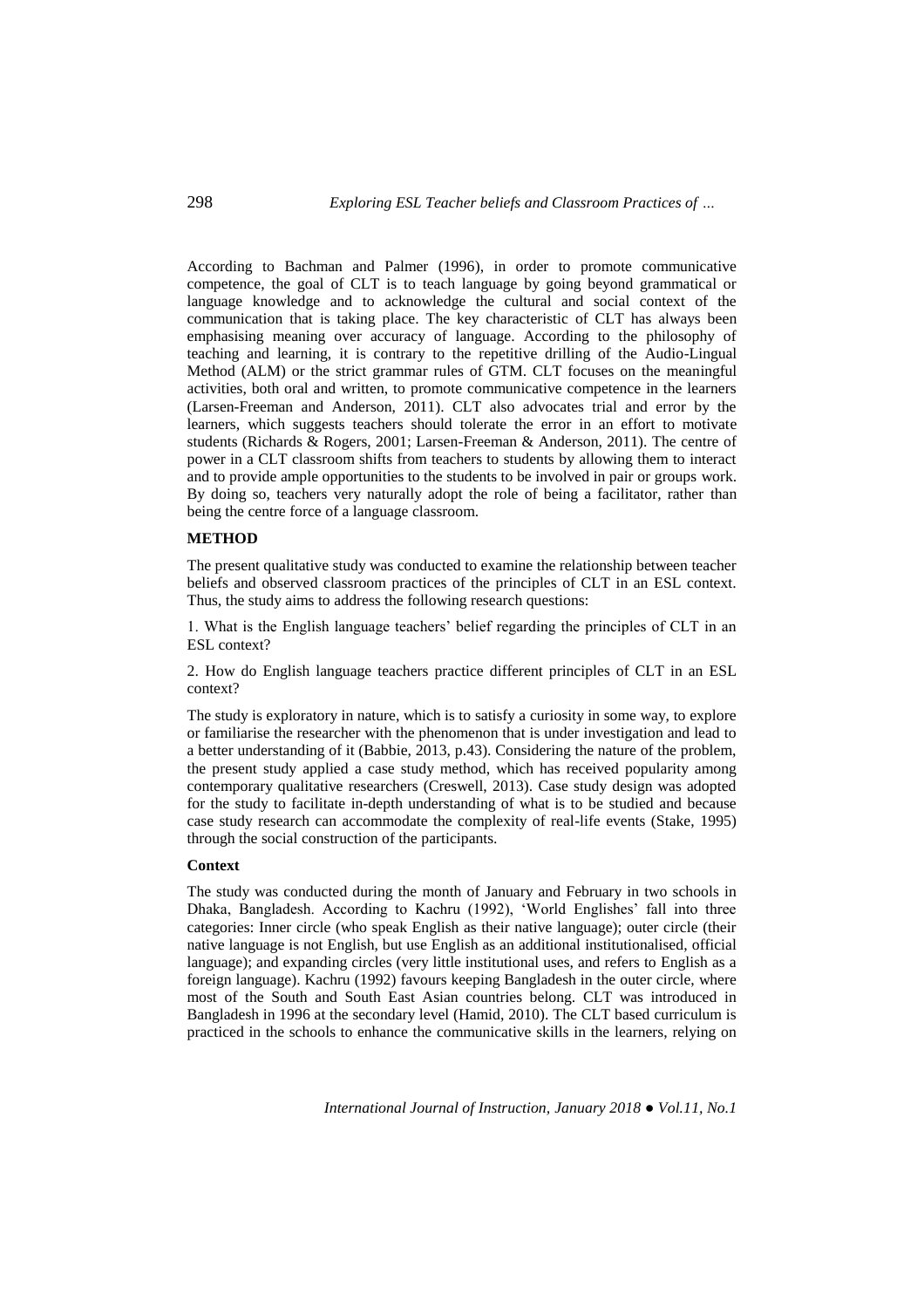the notion that commutative skills in English will open the avenue of building skilful workforce to contribute the country's economy (Hamid & Honan, 2012).

The context of Dhaka is an urban setting; the schools are high performing ones with an overall passing rate of 97% and 93%. However, the classrooms observed are not equipped with audio visual aids. The schools were chosen based on the availability of access. Four schools were approached in the same context and standard. Only the studied school was willing to participate. Every week has five working days in the school and English language classes are held in every day. Teaching materials, such as a textbook, whiteboard, marker pen, eraser etc. are provided by the school to the teachers.

#### **Participants**

The school has five teachers who teach English. Two teachers were needed for the study. The goal of case study is to get in-depth understanding regarding the subject being studied (Creswell & Poth, 2017). The sample size was kept into two teachers in order to spend more time and to extract more information from the teachers regarding their belief of CLT. In a case study, even more than one case is enough to dilute the level of detail that could be provided (Wolcott, 2008). Therefore, the use of two teachers as case studies was sufficient

The first case, Rahim (Pseudonym), is a secondary school teacher in Dhaka, he is 26 years of age, has a Bachelor of Art in TESOL, is a non-native English language teacher, teaching English in the ESL context (Dhaka), and has experience of doing so for three years. He learned English in a Bengali medium school under the curriculum of CLT. After graduation, he joined the present school and attended further training under the National Curriculum and Textbook Board (NCTB).

The second case, Karim (Pseudonym), is also a secondary school teacher from the same city, he is 27 years old, he did a Bachelor in Applied Linguistics, he is a non-native English language teacher, and he has four years of experience in teaching within an ESL context. Karim learned English in a Bengali medium school under the same curriculum of CLT as Rahim. After graduation, he joined the present school and attended teacher training under the NCTB as well.

The sampling method, therefore, is a chosen purposeful sampling, which is very effective where the selected cases are involved in a program or even an activity (Stake, 1995). Both the teachers in the study are trained in TESOL, have knowledge about the modern philosophy of English teaching, and can explain their belief and demonstrate their practice. Homogeneousness (Miles & Huberman, 1994) among the cases was maintained to comprise a collective case study about the belief of the ESL teacher as a subject of study (Van Hout & Bingham, 2013). It helped to keep the study focused reduced and simplified (Miles & Huberman, 1994).

### **Data Collection**

Two instruments were used in data collection: the semi-structured interview and classroom observation. The paucity of existing studies is that they mostly used the questionnaire and interview data to obtain data (Farrell and Ives, 2014). However, very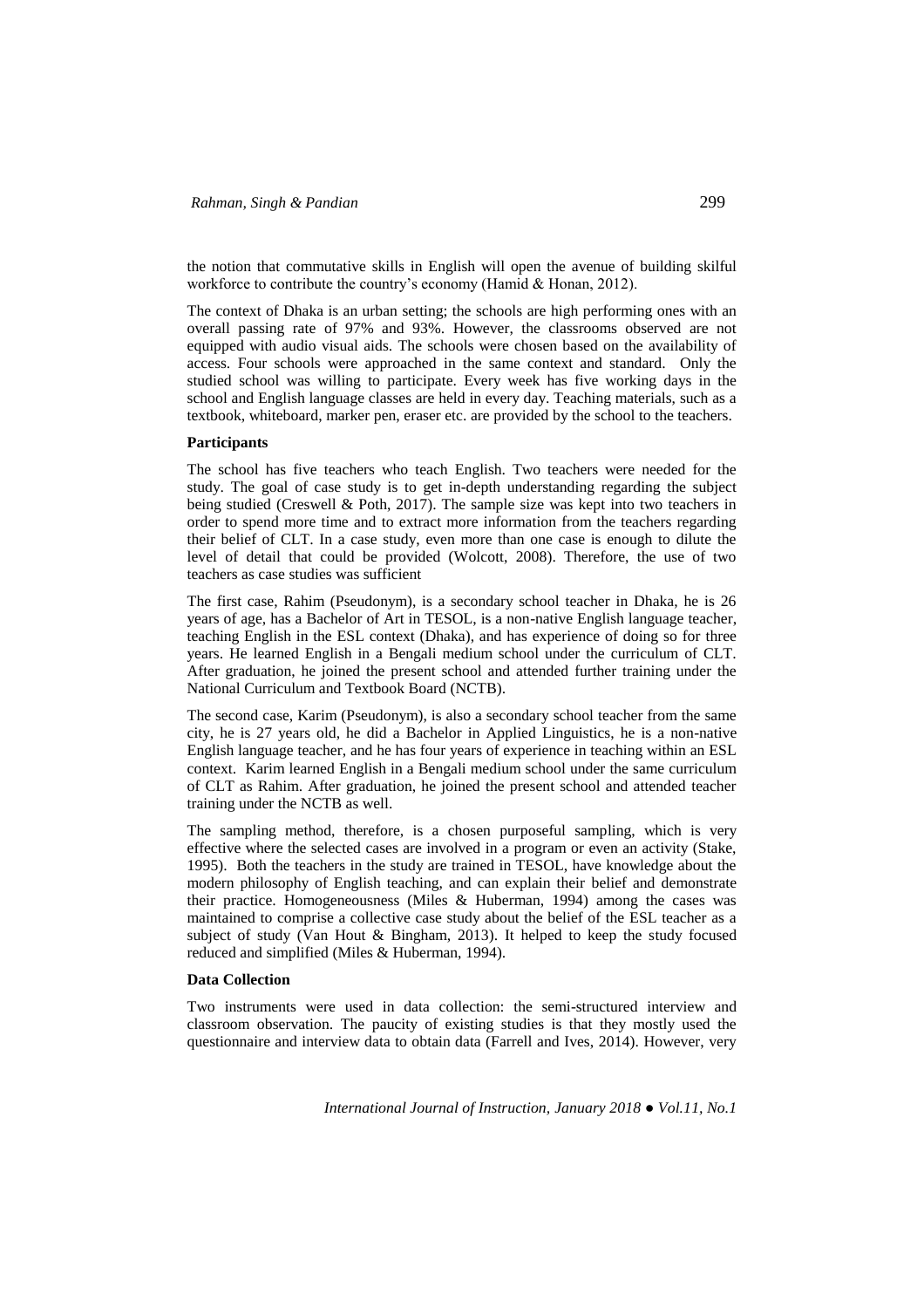few studies have attempted classroom observation as the instrument to explore what teachers practice in their classrooms (Kuzborska, 2011). According to Nunan (1992) "there is no substitute for direct observation as a way of finding out about language in classrooms" (p.76). Therefore, the present study will bridge the gap in literature, but will also use several sources to collect additional data.

The data was collected during a two-week time. During that period, multiple sources of data were collected: one background interview about the participant, one semi structured interview of each participant, three non-participant observations of 30-minutes each, and follow-up post-lesson interviews for each teacher.

The semi-structured interview, according to McDonough and McDonough (1997) performs well as the principal research tool for gathering information about what respondents know and was used together the two teachers' beliefs about teaching English through CLT. Through the semi structured interview, both participants could express their belief regarding different aspects of CLT. The post observation was conducted to make sure teachers' act in the classroom, whether they faced any difficulty, if they could execute their stated belief in the classroom, and where they think their practice went different than their belief. The interviews were recorded, transcribed and cross checked by the participants, which helps to establish the internal validity of the study (Creswell & Poth, 2017).

Observation, on the other hand, explored the practice of CLT in the classroom by systematically watching the two teachers teach. Four classroom observations, two for each teacher were held in two weeks. Data were collected by means of non-participant observation (McDonough and McDonough, 1997). During the classroom observations, being a non-participant observer, allow the researcher to sit back and record what transpired in the whole class without disrupting the natural environment of the classroom. A tape recorder was used to record the classes observed. Observation of the classes initiates the post observation interview and the basic discussion was the activities of the teacher in the classroom.

# **Data Analysis**

Data analysis was ongoing and recursive (Lincoln & Guba, 1985). The research questions guided the collection and analysis of data. When all of the observations and interviews were transcribed, they, along with the field notes, were coded and analysed. Findings from the different sources were validated through a triangulation process (Miles and Huberman, 1994). Transcripts were scanned repeatedly for recurring themes (Creswell & Poth, 2017). Once this was concluded, they were compared with the other types of data (classroom observation notes and field notes) to discover similarities. Observations were checked against the transcripts before any conclusions were drawn. Before terminating data analysis, various member checks were performed whenever possible to elicit feedback from the teacher. Finally, beliefs and practices were summarised into charts; a comparison of the interview data and the observational data allowed for a comparison between beliefs and practices for each teacher.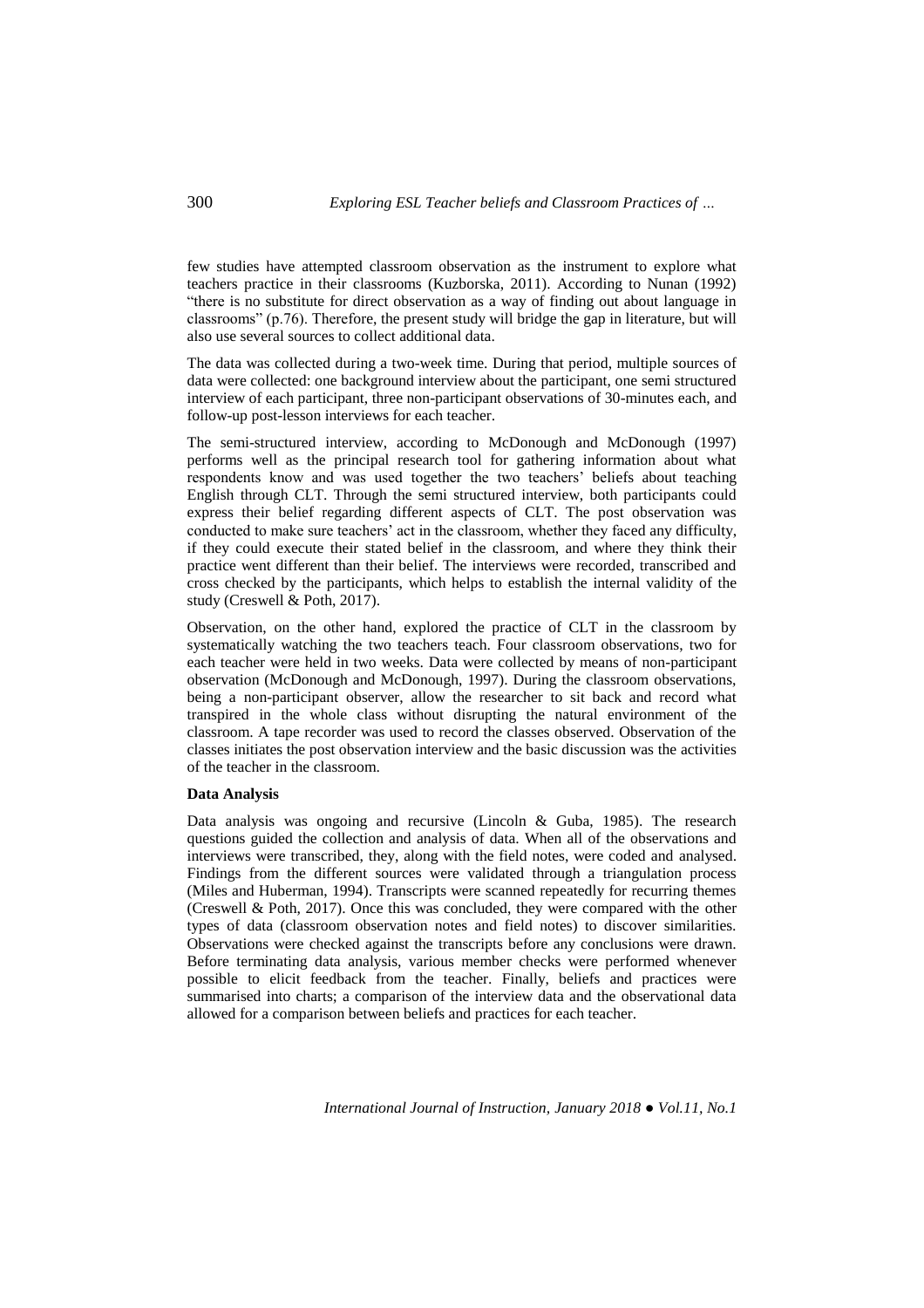### **FINDINGS**

Results of the study are summarised below. First, teachers' belief statements are reported, and then their classroom practices are explored.

# **Teachers' Stated Beliefs**

Table 1 summarizes the belief statements of two teachers about language teaching in their particular classes. Findings are discussed based on the thematic categories listed in Table 1.

|                                                     | Teachers' stated belief of CLT                                                                                      |        |        |
|-----------------------------------------------------|---------------------------------------------------------------------------------------------------------------------|--------|--------|
| Theme                                               | <b>Belief</b>                                                                                                       | Rahim  | Karim  |
| Approach of<br>Language<br>teaching                 | Language teaching approach should be:<br>• Integration of form and focus<br>Grounded in a context or theme that the | $\ast$ | *      |
|                                                     | students find interesting or relevant and<br>serves a function.                                                     | $\ast$ | $\ast$ |
| Oral and<br>Written<br>communicati<br>ve activities | The ultimate goals of CLT activities are:<br>To achieve oral communicative proficiency<br>$\bullet$                 | *      | *      |
|                                                     | To achieve written communicative<br>proficiency                                                                     | $\ast$ | $\ast$ |
| Classroom<br>Environment                            | The classroom environment should patronise:                                                                         |        |        |
|                                                     | • Students are provided much of the time in<br>the classroom.                                                       | $\ast$ | $\ast$ |
|                                                     | • Teachers should facilitate task in the<br>classroom.                                                              | *      | *      |
|                                                     | • Learners should be involved in meaningful<br>collaborative work in the form of group<br>work and pair work.       | *      | $\ast$ |
| Error<br>correction                                 | Statement regarding error correction:<br>• In written tasks, errors should be corrected                             | *      | ∗      |
|                                                     | In oral activities in the classroom<br>Errors should be corrected to restrict                                       | *      | ∗      |
|                                                     | fossilization<br>• Students should not be interrupted for error<br>correction in the middle of a sentence           | *      | $\ast$ |
|                                                     |                                                                                                                     |        |        |
| $\overline{Use}$ of                                 | Native Language should be used:                                                                                     | ∗      | *      |
| native                                              | • In giving instruction in the classroom                                                                            |        |        |
| language                                            | To explain something to the learners                                                                                | $\ast$ | *      |
|                                                     | Translating the meaning<br>$\bullet$                                                                                | $\ast$ | $\ast$ |

The teachers are trained in contemporary TESOL approaches to teaching English. The summary of both the teachers' beliefs, therefore, seem to be consistent with the principles of CLT. Their stated belief is discussed further below.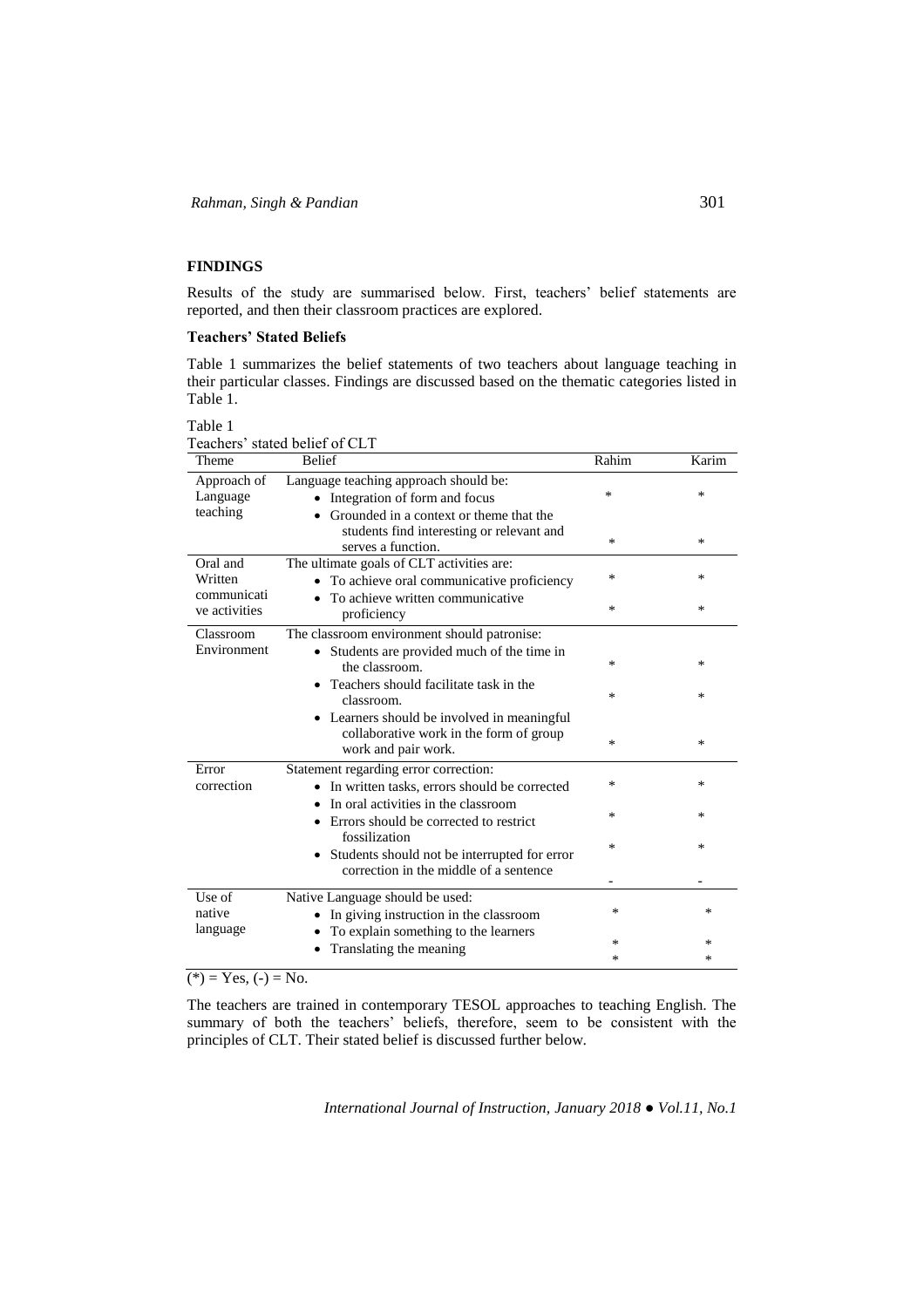Karim and Rahim both expressed their approach to language teaching in the CLT classroom as being an integrated approach of form and function with an inductive approach to teaching grammar and vocabulary. For instance, Karim explained:

"CLT is an integrated approach to language learning, which incorporates all four skills of language learning as well as grammar and vocabulary in an inductive method through authentic or real-life materials (..) It allows learners to learn the function of the language"

All four skills of language should be the focus of successful CLT learners, and both Karim and Rahim seem to be in agreement. As Karim expressed: (the) *learner should write and speak properly in order to communicate effectively. Therefore, they think all four skills should be incorporated in the lessons to teach effectively.*

Both teachers believe that the CLT classroom should be learner-centred. They also believe that they are the one that should initiate tasks in the classroom and act as the facilitator of activities in the classroom. Learners should be involved in meaningful collaborative work through the means of group work and paired work. As Rahim mentioned: *Class should prioritise students' centeredness. They should be involved in different tasks in group or in pairs.* 

Error correction is important to both Karim and Rahim in teaching English in an L2 classroom. They believe learners should be corrected by written and oral corrective feedback in writing and speaking. Thus, the error does not get fossilised in future use of the language. Karim expressed his belief: *Error cannot be permitted, and I correct my students in communicative activities.* Rahim believes: *Error can be permanent if we do not correct them. However, to ensure fluency, I correct them after the speaking activity and in written work, it is always held after the class, in the means of homework.* The way of which they correct the learners was found to be similar as well. They believe accuracy should be in the production, but not at the cost of accuracy.

According to what the teachers stated they believe, explaining meaning in the native language of learners has a crucial role in the instruction of L2. We use Bengali *purposively for the benefit of students (Karim)*. As mentioned in the table below, they mostly used native language for three purposes, and it must be done due to the lack of vocabulary of learners. According to Rahim: *They (students) want us to translate the meaning to Bengali. And they want us to explain the grammatical rules too, so that they can understand it further.* 

# **Classroom Practices**

The practice of Rahim and Karim in their classroom is summarized below using a thematic manner and the information is described accordingly.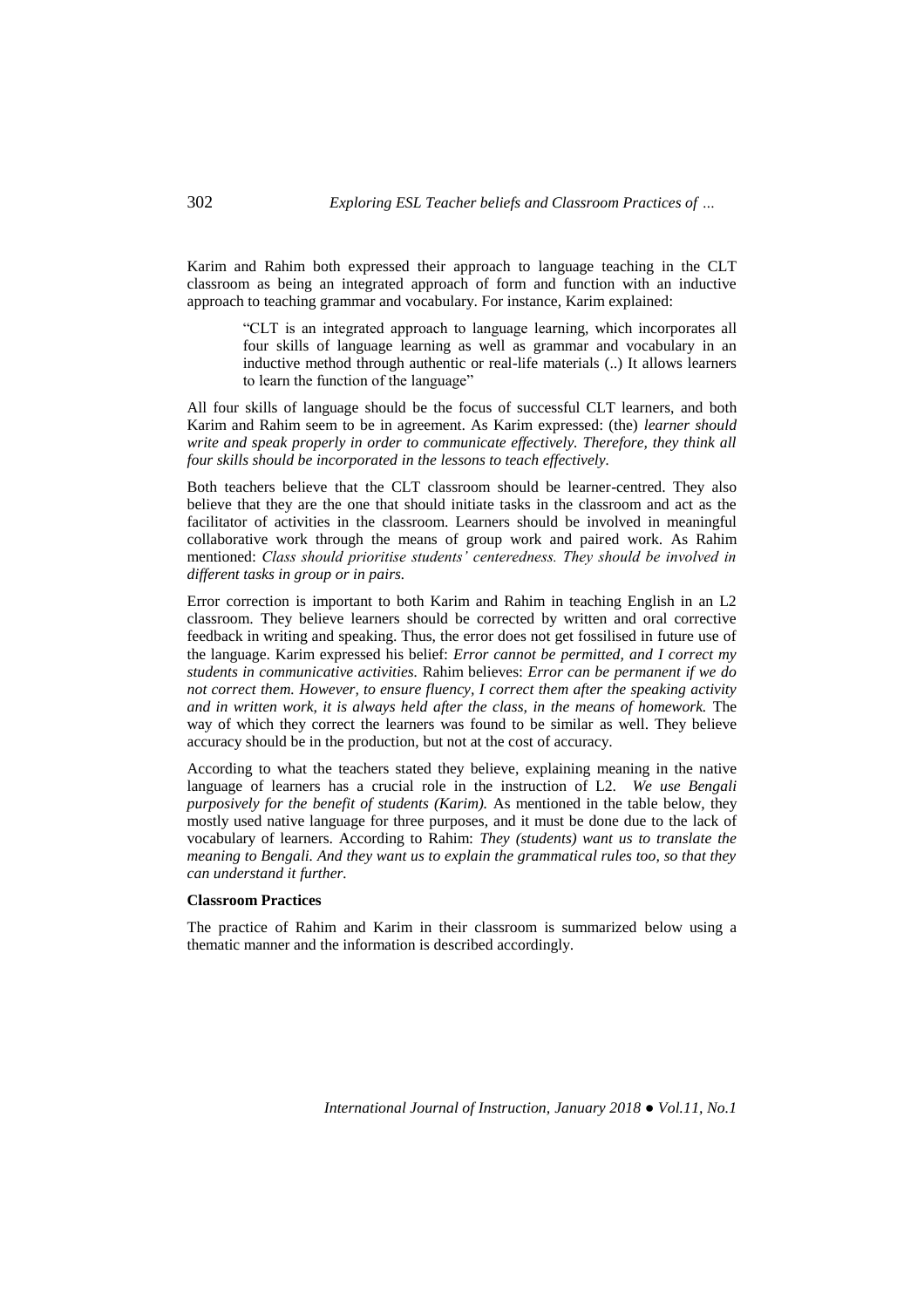Table 2

Teachers' practice of CLT in the classroom

| Theme                                         | Practice                                                                | R1 | R <sub>2</sub> | K1     | K <sub>2</sub> |  |
|-----------------------------------------------|-------------------------------------------------------------------------|----|----------------|--------|----------------|--|
| Language<br>Teaching<br>Approach              | Language was presented through<br>rules                                 | *  | *              | *      | *              |  |
|                                               | Language was presented through<br>examples                              |    |                |        |                |  |
|                                               | Grammar was linked with a theme or<br>topic                             | *  | $\ast$         | *      | $\ast$         |  |
| Oral and Written<br>Communicative<br>Practice | Language was practiced<br>communicatively through oral<br>activities    |    |                |        |                |  |
|                                               | Language was practiced<br>communicatively through written<br>activities |    |                |        |                |  |
| Classroom<br>environment                      | Teacher talk was the majority of the                                    | *  | $\ast$         | $\ast$ | $\ast$         |  |
|                                               | class<br>Students independently worked<br>during most of the class      |    |                |        |                |  |
|                                               | Tasks were performed by the learners                                    |    |                |        | *              |  |
|                                               | Group work and pair work is held                                        |    |                |        | *              |  |
|                                               | High frequency of error correction                                      | *  | $\ast$         | $\ast$ | *              |  |
| Error correction                              | Oral corrective feedback                                                | *  | *              | $\ast$ | *              |  |
|                                               | Written corrective feedback                                             | *  | *              | $\ast$ | *              |  |
|                                               | Provided correct answer with<br>explanation                             |    |                |        |                |  |
|                                               | Waited for the self-correction                                          |    |                |        |                |  |
| Use of                                        | Native language was used very often                                     | *  | $\ast$         | $\ast$ | *              |  |
| Native language                               | Native language was used to instruct                                    | *  | $\ast$         | $\ast$ | $\ast$         |  |
|                                               | Native language was used to explain                                     | *  | *              | $\ast$ | *              |  |
|                                               | Native language was used to translate                                   | *  | *              | $\ast$ | ∗              |  |

Both the observed classes of Karim were found to be similar in practice. The classes were 35 minutes in length. The lesson, however, was thematic and functional because the lesson was designed that way. The teaching approach observed contained the attributes of the deductive approach of teaching. Wherever students needed assistance to explain any rules or meaning of vocabulary, Karim relied on rules. The following incident exemplifies this:

> ST: Teacher why "I go to school every day" and "My friend Mohammad goes school every day"

Karim: Because I is a first person. And Rifat is a third person.

Rahim, on the other hand, was found to practice the same approach and used the deductive approach to his classroom practice. His practice on the second lesson, however, was less deductive in nature, where he placed two examples before the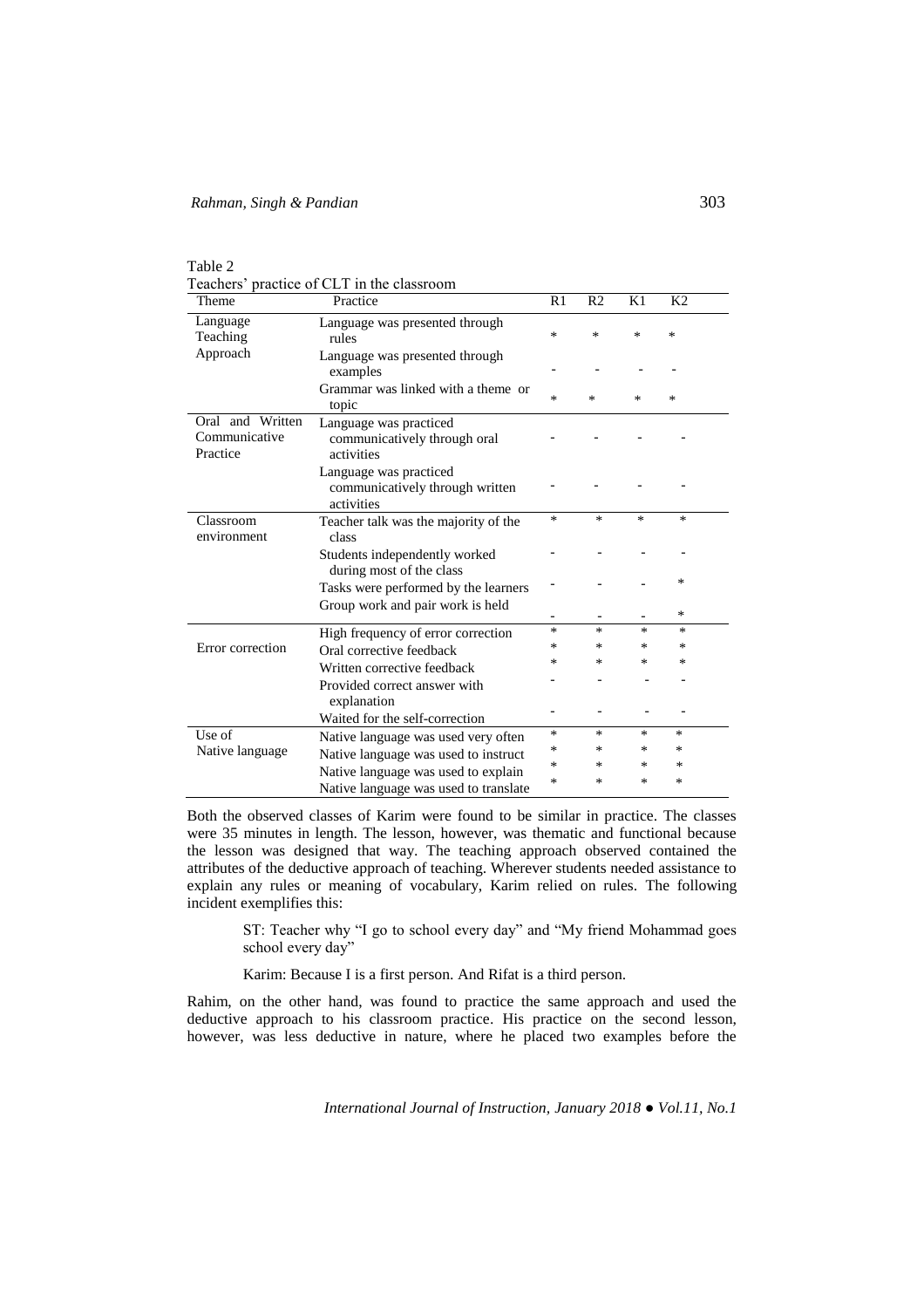students to understand. However, they explained the reason as being driven by a need of the learners. Rahim says:

> You saw how students want explanations of everything since they are not proficient in English. And we have to narrate the explanation, otherwise in this big classroom and minimal amount of class time we would not able to finish the lesson.

The communicative classroom practices were also found to be rare in both Rahim's and Karim's observed classrooms. Classroom practices were mostly dominated by teacher talk and students were not communicating in English. They were not involved in any kind of oral communicative activities either. In two days of lessons, in the second lesson, one written communicative activity was held in Karim's classroom. They were asked about it after the class and explained it as the outcome of the exam-based education system where they have to rush to finish the lessons and do not allow students to frequently practice communicative activities. They also added the fact that listening and speaking are not assessed in the exam. This contributed to their reluctance to use oral communicative practices in the classroom. Therefore, memorisation still is found to be prevalent in their classrooms, especially due to the excessive pressure of exam marks and the guidance of schools' policy makers. Karim elaborated:

> The only measuring factor here is the result in the exam. Communicative activity, therefore, becomes secondary. We have to answer everything to our senior teachers. And if students cannot do well in the exam, our evaluation will be bad. Even students and their parents are more concerned with the result, not the learning of language. Memorisation has an important role in this context.

The classroom of Karim was found to be teacher centred. In the first class, he organised group work for ten minutes and later could not complete the group work given the limitation of class time. The students were not involved in selecting the task either. Moreover, the learners were the passive entity in the whole lesson. The story of Rahim was not very different. The classroom was entirely lecture based, which made the students a passive audience who occasionally answered some closed-ended questions that warrant their presence in the classroom. In one occasion during the second lesson, Rahim grouped students for a task and it was pair work, and he could complete the task successfully. They were asked about their classroom environment, and they replied with same contextual obstacles that they explained earlier. Class size, class time, and exam oriented system.

Error correction was a feature of both the classrooms of Karim and Rahim. During the classes, Karim corrected a maximum amount of errors as described in the table. He explained it as following:

> These are the errors I am correcting for years now for the students. I know they are not learned. If they do not learn it in my class, the error will persist further. I think, I do it for the learners and they improve by this.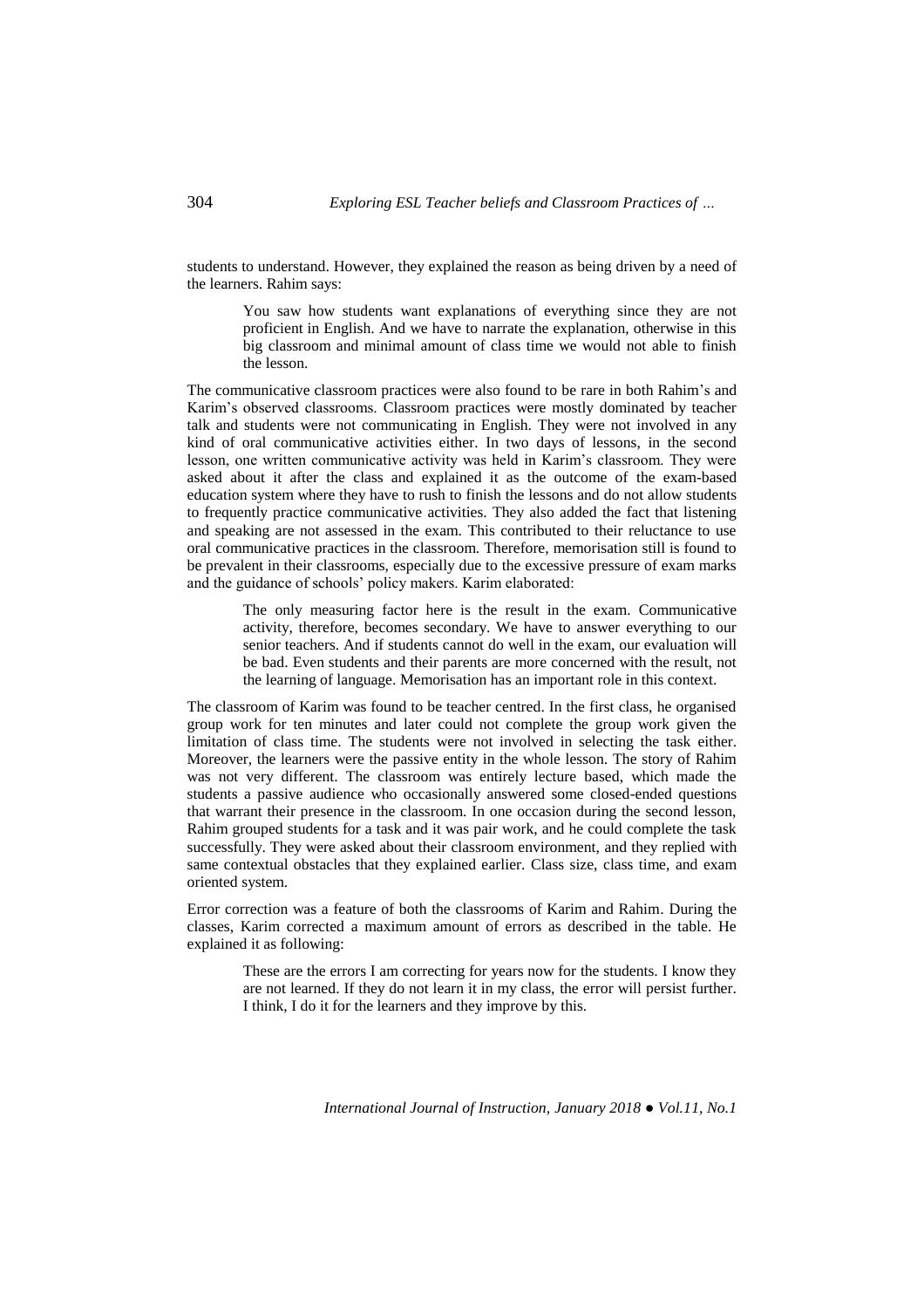The mode of correction was both oral and written during one activity and in the written work. He did not even provide any examples when providing correction. Moreover, he seemed to be in a rush when providing the correction because he was not waiting for self-correction by the learners.

An improved atmosphere, however, was found in the class of Rahim, where error correction took place but in a more modified way. Although he provided correction, he made it inductive by providing examples and without providing direct examples. Besides this, he allowed some time for students to correct themselves. However, when students failed, he provided the correction.

The use of the native Bengali language was prevalent in the lessons in both the classrooms. Often, they used their native language in the instruction of L2 to serve four kinds of purposes that are presented in the table above. After the class Karim explained: *You saw how students were demanding I explain the grammar rules and they need the meaning in the native language. Thus, we need to explain and translate.* Similarly, Rahim says: *Using Bengali (L1) is not our wish, it is the choice of students most of the time. They want to know new meaning and rules and they want to learn it in Bengali first.* However, the teachers even used the native tongue to instruct. For instance, basic instruction like: Open the page number  $X(R1)$ ; or your homework will be for tomorrow (K2), is given in the native language.

# **DISCUSSION AND IMPLICATION**

The analysis presented in this study highlights the value of interpretive studies grounded in a descriptive understanding of what teachers do in the ESL classrooms by combining evidence of what the teachers believe regarding CLT and their practice with explanations in their own words.

The first research question examined teachers' belief of CLT. Overall, the common understanding of tasks we can extract from both the teachers is that it involved the integrated form and focus-oriented teaching, communicative work both written and spoken conducted in pairs or groups, student-centred classroom, which converge with the awareness of the different ways that CLT is defined in the literature them (Richards & Rogers, 2001; Larsen-Freeman & Anderson, 2011). This diverges with the belief with CLT regarding error correction and use of the native language. Considering the context of ESL, their beliefs were inclined to the use of native language to explain things better to the learners and giving corrective feedback to prohibit fossilization.

Teachers' belief in the ESL context highly depends on their learning as a learner and their teaching education. According to Richards and Lockhart (1994) 'teachers' beliefs about learning may be based on their training, their teaching experience, or may go back to their own experience as language learners' (p. 34). Bangladeshi ESL Teachers' in their learning history were the product of traditional Grammar Translational Method (GTM). Therefore, some of the features of GTM are still rooted in their belief like the use of native language and strict correction of students' errors. The phenomenon can be theorized by a contextual approach of teacher belief, which views teacher belief as embedded in the contexts (Barcelos, 2003). ESL teachers need to identify the mismatch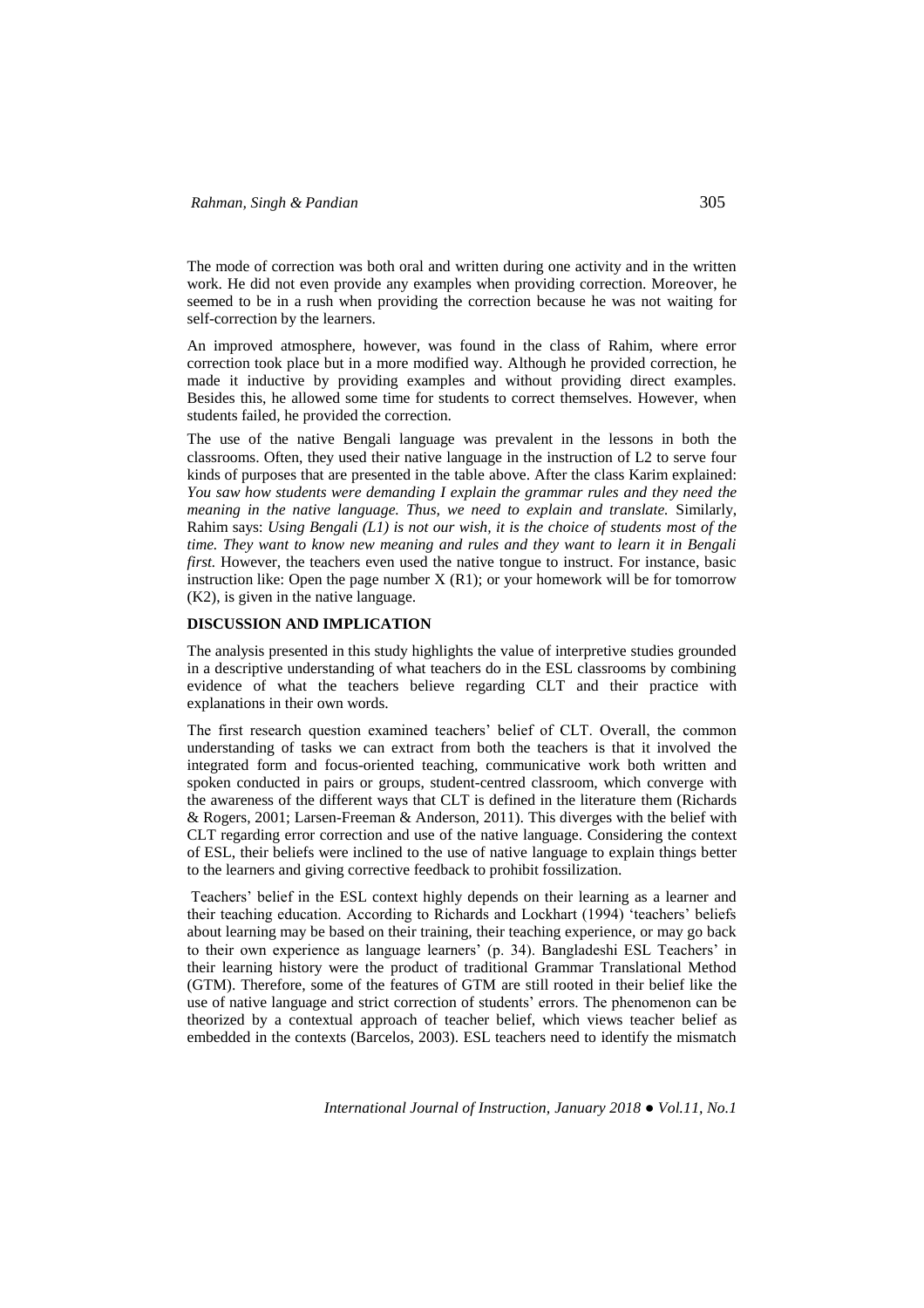between their existing belief and the philosophy of CLT by formatting their belief with new teaching techniques and strategy, instead of their longstanding experience of GTM.

The second research question was to identify the practice of Karim and Rahim in their classroom. The classroom practices of Karim and Rahim diverged from their stated belief and the theorized practice of CLT by Richards and Rogers (2001) and Larsen-Freeman and Anderson (2011). The teaching of deductive practices and based on memorization of grammar rules and vocabulary; rare communicative activities; teachers' were the dominant force in the classroom, which are contradictory to their stated belief. However, their use of native language and error correction practice were found very much in line with their belief, though it diverged from the philosophy of CLT.

In their practice, what was found congruent is their view on error correction and use of native tongue. The error, according to them, should be corrected, as they stated it as their belief. Without correcting the error, the result can lead to fossilization. It was explained as the typical characteristics of ESL context. However, it was important to have a variety of techniques in error correction because all learners are not same and different students have different learning styles (Farrell and Bennis, 2013). Use of native language was found a frequent practice in the classroom by both the teachers. In the interview, they explained it as the learners' lack of proficiency of language. This is a critical finding for SLA research that how with the minimal of language skill in target language, the mother tongue can be avoided. However, these issues of belief and practice exclusively applies to the ESL context (Borg, 2003) and is what makes the teacher's belief and practice in the ESL context so critical than in its native counterpart.

Although, Karim and Rahim's belief regarding error correction and use of mother tongue is found in line in their practice, some other aspects of teaching practice are in opposition to their belief. Though the finding of the study cannot be generalised, the findings pose a real question towards the ESL pedagogy regarding error correction. How far these corrective feedbacks will help anyway to the achievement of L2 learners has been questioned by many researchers. It also important that giving feedback to young learners and adult learners may bring different results in the achievement of L2, considering the difference between the nature of L1 and L2 learners (Rahman, Pandian, Karim & Shahed, 2017).

Furthermore, regarding the practice of grammar, Karim and Rahim frequently expressed that, as a teacher, they need to make choices about the time to devote to a single feature of grammar because the students' test encompasses them. Both Karim and Rahim explained in the post observation interview that the large number of students in the classroom forced the classes to be teacher-centred. Considering the fact that in a large classroom and the limited class time available where teachers need to complete the syllabus in a given time, teachers should take the lead and complete the syllabus within the given time. Farrell and Lim's (2005) study found similar constraints among teachers as well. The school context plays a vital role in ESL teachers' belief and practice (Oder & Eisenschmidt, 2016). It is an essential matter to consider that the users commonly belong to Asia and Africa, where the approach to teaching and learning is different than that is in West. And thus, the availability of school based professional development has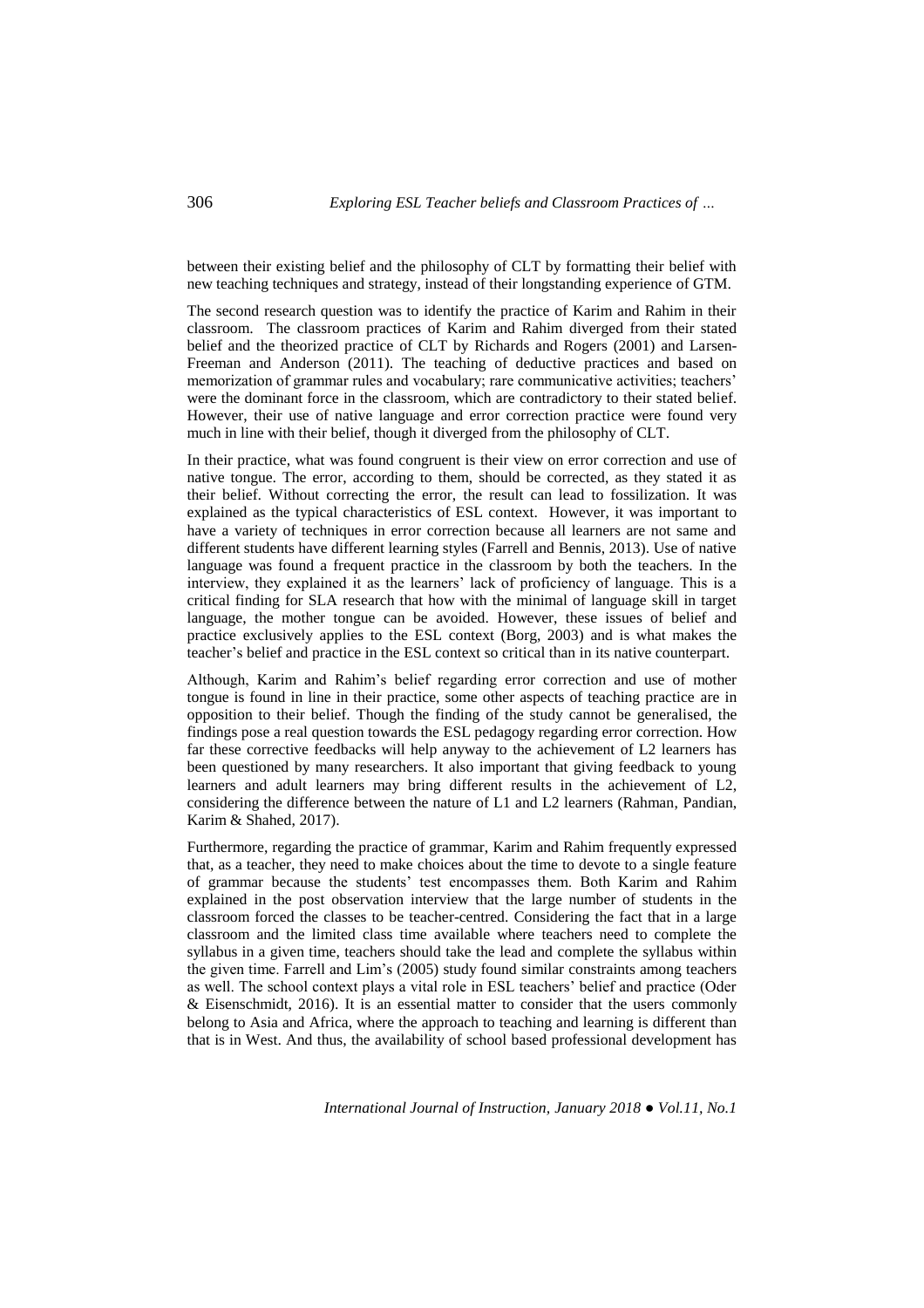become so important in shaping teachers' cognition effectively to bring any changes in their belief and practice in classroom (Karim, Mohamed & Rahman, 2017).

This was the first time both teachers were asked about their beliefs and how they compared to their classroom practices. Indeed, prior to participation in this study, the two teachers were not consciously aware of their beliefs about teaching until they were asked directly about them during interviews. The point of reflecting on teacher belief and practice is not a matter of choosing the best belief or practice or method but exploring language teachers' beliefs and corresponding classroom practices that can help clarify how teachers can implement any changes to their approaches to teaching and learning over time. By doing this, teachers should recognise firstly, the mismatch between stated beliefs with CLT theories and, secondly, their stated belief and classroom practices is a natural phenomenon and may even be a process during professional development. Thus, it could be regarded as an opportunity rather than a fault or a shortcoming. The case study, therefore, will be used as the catalyst for ESL teachers to reflect upon their work, which as Richards and Lockhart suggest, posing questions about how and why things are the way they are, what value systems they represent, what alternatives might be available, and what the limitations are of doing things one way as opposed to another' (1994: 6).

### **REFERENCES**

Andrews, S. (2003). 'Just like instant noodles': L2 teachers and their beliefs about grammar pedagogy. *Teachers and Teaching*, *9*(4), 351-375.

Babbie, E. R. (2013). *The basics of social research*. Cengage Learning.

Bachman, L. F., & Palmer, A. S. (1996). *Language testing in practice: Designing and developing useful language tests* (Vol. 1). Oxford University Press.

Barcelos, A. M. F. (2003). Teachers' and students' beliefs within a Deweyan framework: Conflict and influence. In *Beliefs about SLA* (pp. 171-199). Springer Netherlands.

Bernat, E., & Gvozdenko, I. (2005). Beliefs about language learning: current knowledge, pedagogical implications, and new research directions. *TESL-EJ*, *9*(1), n1.

Borg, S. (2003) Teacher cognition in language teaching: a review of research on what language teachers think, know, believe, and do. *Language Teaching, 36*(2), 81-109.

Chang, M., & Goswami, J. S. (2011). Factors affecting the implementation of communicative language teaching in Taiwanese college English classes. *English Language Teaching*, *4*(2), 3.

Creswell, J. W. (2013). *Research design: Qualitative, quantitative, and mixed methods approaches*. Sage publications.

Creswell, J. W., & Poth, C. N. (2017). *Qualitative inquiry and research design: Choosing among five approaches*. Sage publications.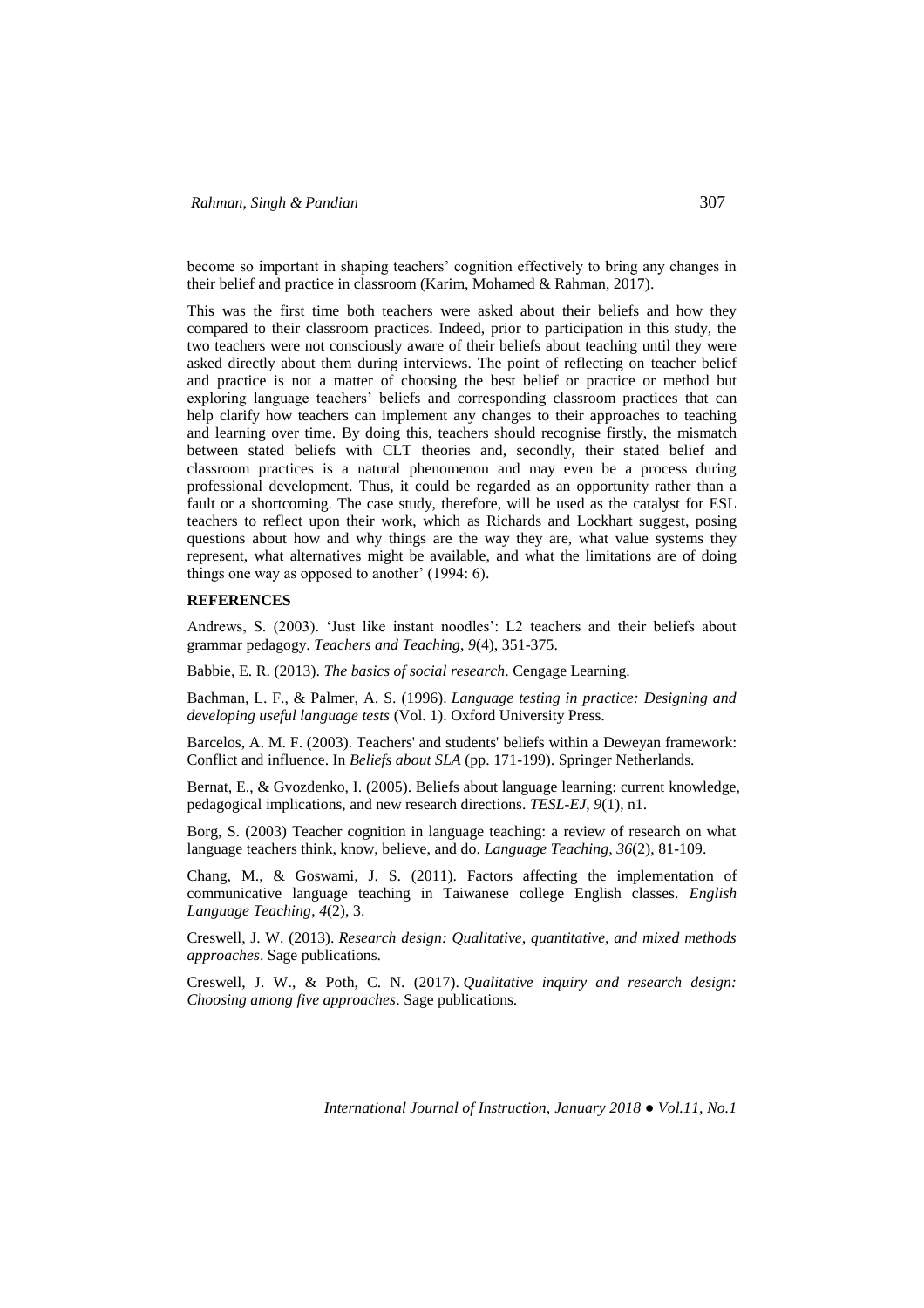Ellis, E. M. (2004). The invisible multilingual teacher: The contribution of language background to Australian ESL teachers' professional knowledge and beliefs. *International Journal of Multilingualism, 1*(2), 90-108.

Farrell, T. S., & Ives, J. (2015). Exploring teacher beliefs and classroom practices through reflective practice: A case study. *Language Teaching Research*, *19*(5), 594-610.

Farrell, T. S. C., & Bennis, K. (2013). Reflecting on ESL teacher beliefs and classroom practices: A case study. *RELC Journal*, *44*, 163–176.

Farrell, T. S. C., & Lim, P. C. P. (2005). Conceptions of grammar teaching: A case study of teachers' beliefs and classroom practices. *TESL-EJ*, *9*, 1–13.

Feryok, A. (2008). An Armenian English language teacher's practical theory of communicative language teaching. *System*, *36*(2), 227-240.

Hamid, M. O. (2010). Globalisation, English for everyone and English teacher capacity: language policy discourse and realities in Bangladesh. *Current Issues in Language Planning, 11*(4), 289-310.

Hamid, M. O., & Honan, E. (2012). Communicative English in the primary classroom: Implications for English-in-education policy and practice in Bangladesh. *Language, Culture and Curriculum*, *25*(2), 139-156.

Horwitz, E. K. (1987). Surveying student beliefs about language learning. Learner strategies in language learning, 110129.

Humphries, S., & Burns, A. (2015). 'In reality it's almost impossible': CLT-oriented curriculum change. *Elt Journal*, *69*(3), 239-248.

Kachru, B. B. (Ed.). (1992). *The other tongue: English across cultures*. University of Illinois Press.

Karim, A., Mohamed, A. R., & Rahman, M. M. (2017). EIA- A Teacher Education Project in Bangladesh: An Analysis from Diversified Perspectives*. International Journal of Instruction, 10*(4), 51-66.<https://doi.org/10.12973/iji.2017.1044a>

Kirkwood, A. (2013). English for communication in Bangladesh: Baseline research to establish the pre-existing environment for the 'English in Action'project. *System*, *41*(3), 866-879.

Kuzborska, I. (2011). Links between teachers' beliefs and practices and research on reading. *Reading in a foreign language*, *23*(1), 102-128.

Larsen-Freeman, D., & Anderson, M. (2011). *Techniques and Principles in Language Teaching 3rd edition*. Oxford university press.

Lincoln Y. S., & Guba E. G. (1985). *Naturalistic Inquiry*. Beverly Hills, CA: SAGE Publications.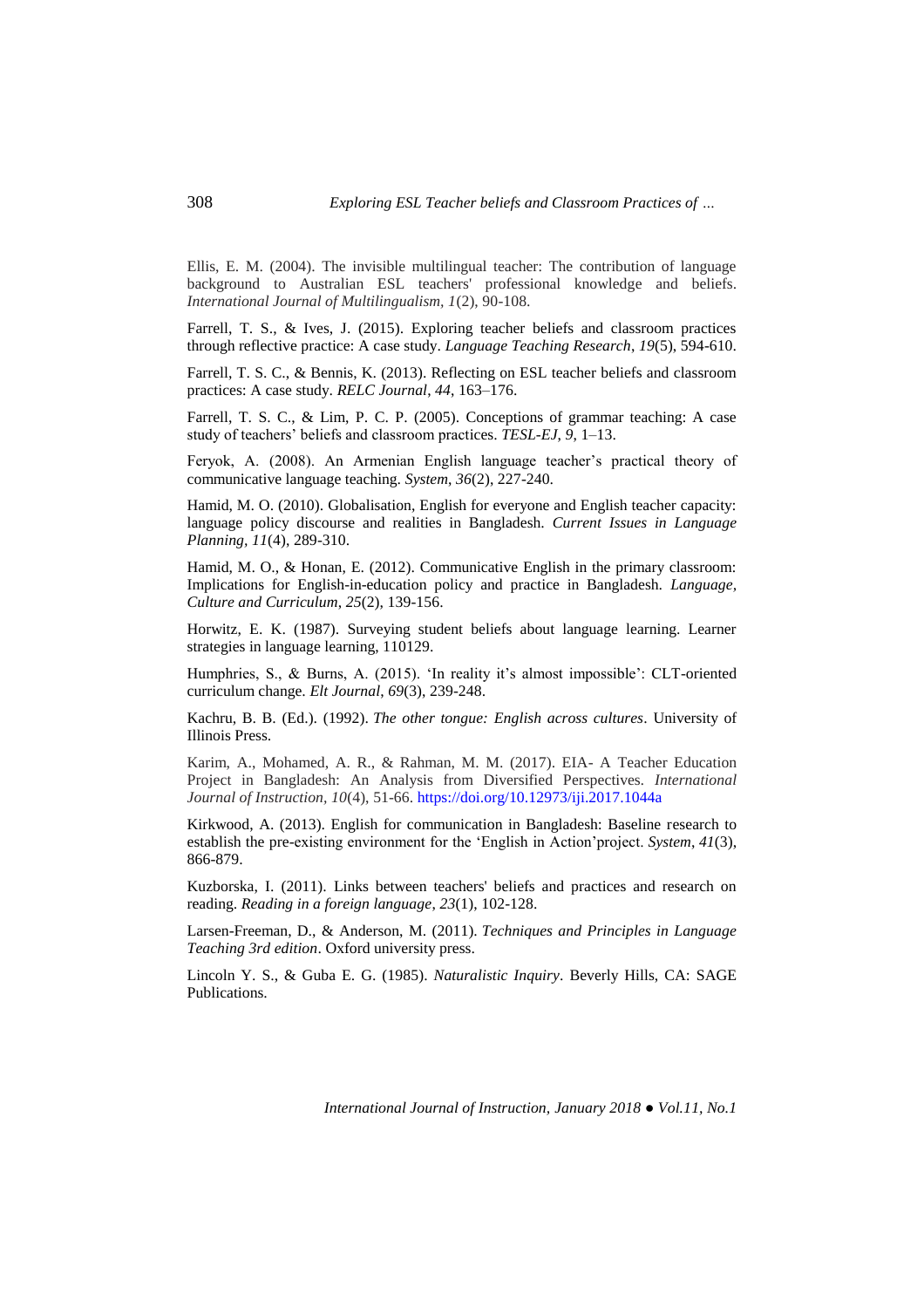Mangubhai, F., Marland, P., Dashwood, A., & Son, J. B. (2004). Teaching a foreign language: One teacher's practical theory. *Teaching and Teacher Education*, *20*(3), 291- 311.

Mattheoudakis, M. (2007). Tracking changes in pre-service EFL teacher beliefs in Greece: A longitudinal study. *Teaching and teacher education*, *23*(8), 1272-1288.

McDonough J,, & McDonough S (1997) *Research Methods for English Language Teachers*. London: Arnold.

Miles, M. B., & Huberman, A. M. (1994). *Qualitative data analysis*. London: Sage Publications.

Nunan, D. (1992). *Research Methods in Language Learning*. Cambridge: Cambridge University Press.

Nunan, D. (2003). The impact of English as a global language on educational policies and practices in the Asia-Pacific region. *TESOL Quarterly*, *37*(4), 589–613.

Oder, T., & Eisenschmidt, E. (2016). Teachers' perceptions of school climate as an indicator of their beliefs of effective teaching. *Cambridge Journal of Education*, 1-18.

Orafi, S. M. S., & Borg, S. (2009). Intentions and realities in implementing communicative curriculum reform. *System*, *37*, 243–253.

Pajares, M. F. (1992). Teachers' beliefs and educational research: Cleaning up a messy construct. *Review of educational research*, *62*(3), 307-332.

Pandian, A. (2002). English language teaching in Malaysia today. *Asia Pacific Journal of Education*, *22*(2), 35–52.

Phipps, S., & Borg, S. (2009). Exploring tensions between teachers' grammar teaching beliefs and practices. *System*, *37*(3), 380-390.

Rahman, M. M., Pandian, A., Karim, A., & Shahed, F. H. (2017). Effect of age in second language acquisition: A critical review from the perspective of critical period hypothesis and ultimate attainment. *International Journal of English Linguistics 7*(5), 1- 7.

Richards J. C. & Lockhart C. (1994). *Reflective teaching in second language classrooms*. New York: Cambridge University Press.

Richards J. C. (1996). Teachers' maxims in language teaching. *TESOL Quarterly 30*(2), 281-96.

Richards, J. C. (2006). *Communicative language teaching today.* New York: Cambridge University Press.

Richards, J. C., & Rodgers, T. S. (2001), *Approaches and methods in language teaching: A description and analysis.* Cambridge University Press, Cambridge.

Stake, R. E. (1995). *The art of case study research*. Sage.